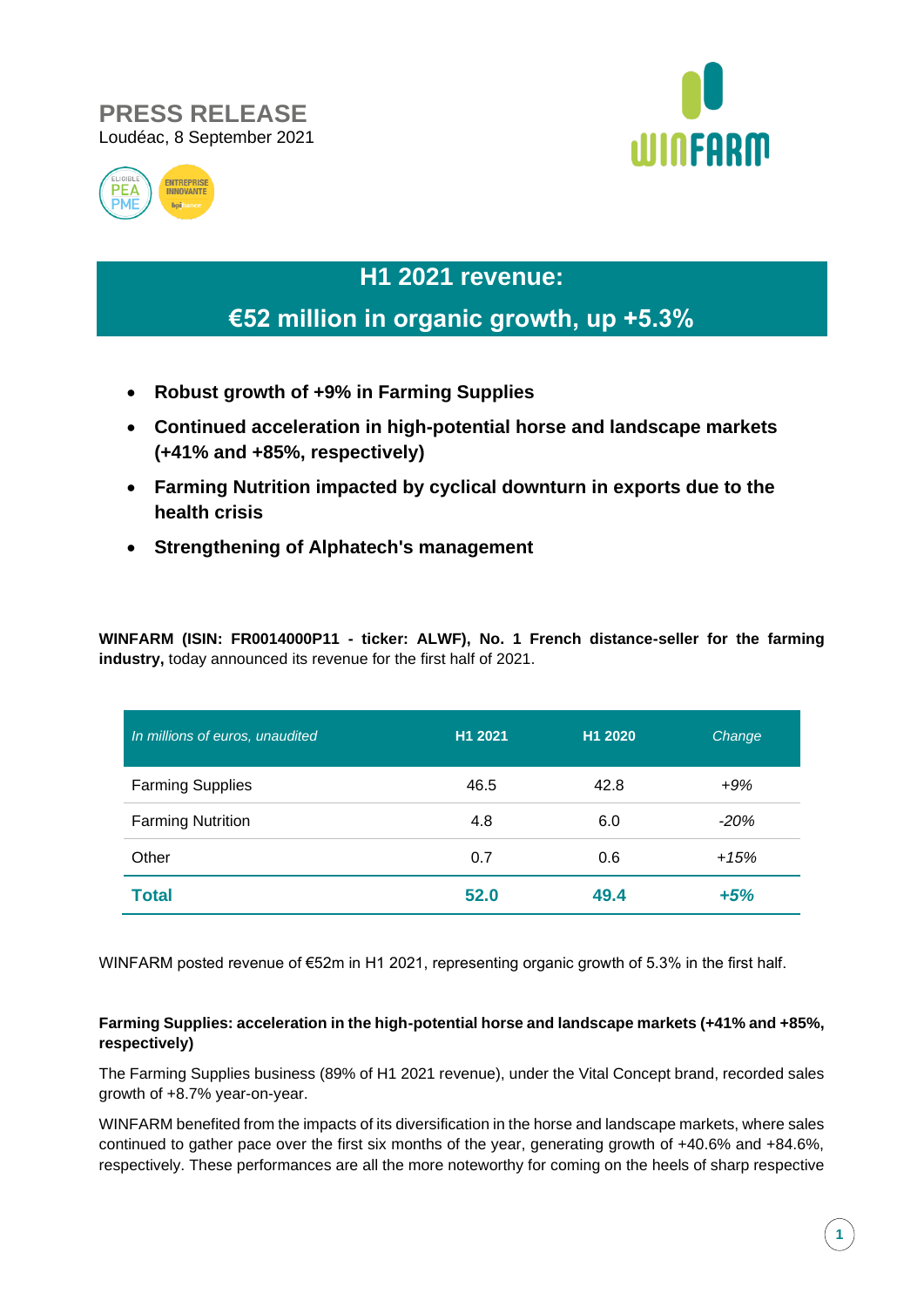

gains of +23% and +42% in 2019, and +33% and +88% in 2020, underscoring the impressive potential of these markets to contribute to the Group's future growth.

The Group also benefited from strong growth in the Farm Gates segment, single-handedly accounting for more than one-third of total H1 2021 revenue growth.

Drawing on its well-established reputation, Vital Concept has become a key brand and a leading partner in these two markets.

The Group is also expanding in its historical scope of operations, aided by successful diversification in highdemand categories such as the Tubular range in livestock equipment, wear parts with the development of the STEROK brand, and the Clothing & Footwear range.

#### **Farming Nutrition: cyclical downturn in exports due to the health crisis**

The Farming Nutrition business, under the Alphatech brand, posted a decline due to the temporary impacts of the rise in bird flu cases in Southeast Asian countries combined with the conditions brought on by the COVID-19 health crisis, which continued to adversely affect export trade given that Alphatech earns more than 50% of its revenue outside France.

#### **Strengthening of Alphatech's management**

During the first half, Yann Renouel was appointed CEO of Alphatech.

Yann is 55 years old, graduated from ONIRIS (Nantes-Atlantic National College of Veterinary Medicine, Food Science and Engineering) and earned a Master's degree in Agri-Business Industries Management from Edhec. He worked for 10 years at Houdebine/Nestlé Group before joining Glon Sanders Group in 2000 to take over management of Farmor. Yann Renouvel built and headed Glon's processed products division, which became Avril in 2012 and comprised Michel Robichon, RVE and Farmor. He also ran the "Pork" branch (Abera, Porc Gros and AVF) and "Eggs" branch (Matines and Ovoteam) from 2013 to 2017 as "CEO - Processing - Animal Sectors". In 2017, he joined the Le Gouessant cooperative to head up the Plants/Animals Division before taking over management of Alphatech from February 2021.

He was recently joined by Sylvain Lagadou, appointed Head of Sales for Alphatech, who previously served as CEO of Deltavit Group, a subsidiary of CCPA Group, an international expert in animal health and nutrition.

Together, they will be tasked with building up the reputation of the Alphatech brand and accelerating its sales once the health situation stabilizes.

#### **Outlook**

In the second half of 2021, the Group is confident that sales momentum will continue, driven by a constant innovation capacity that anticipates the needs of its markets, paving the way for new client acquisition and higher average cart check-outs. WINFARM will also benefit from the acquisition of BTN Haas in July, a new milestone in its European acquisition strategy, setting it on the path to become a key international player.

**Next publication:** 2021 interim results out 13 October 2021 after market close.

### **About WINFARM**

Founded in Loudéac, in the heart of Brittany, in the early 1990s, WINFARM is now the French leader in distance selling for the agricultural world. WINFARM offers farmers and breeders comprehensive, unique and integrated solutions to help them meet the new technological, economic, environmental and social challenges of the next generation of agriculture. With a vast catalogue of more than 15,500 product